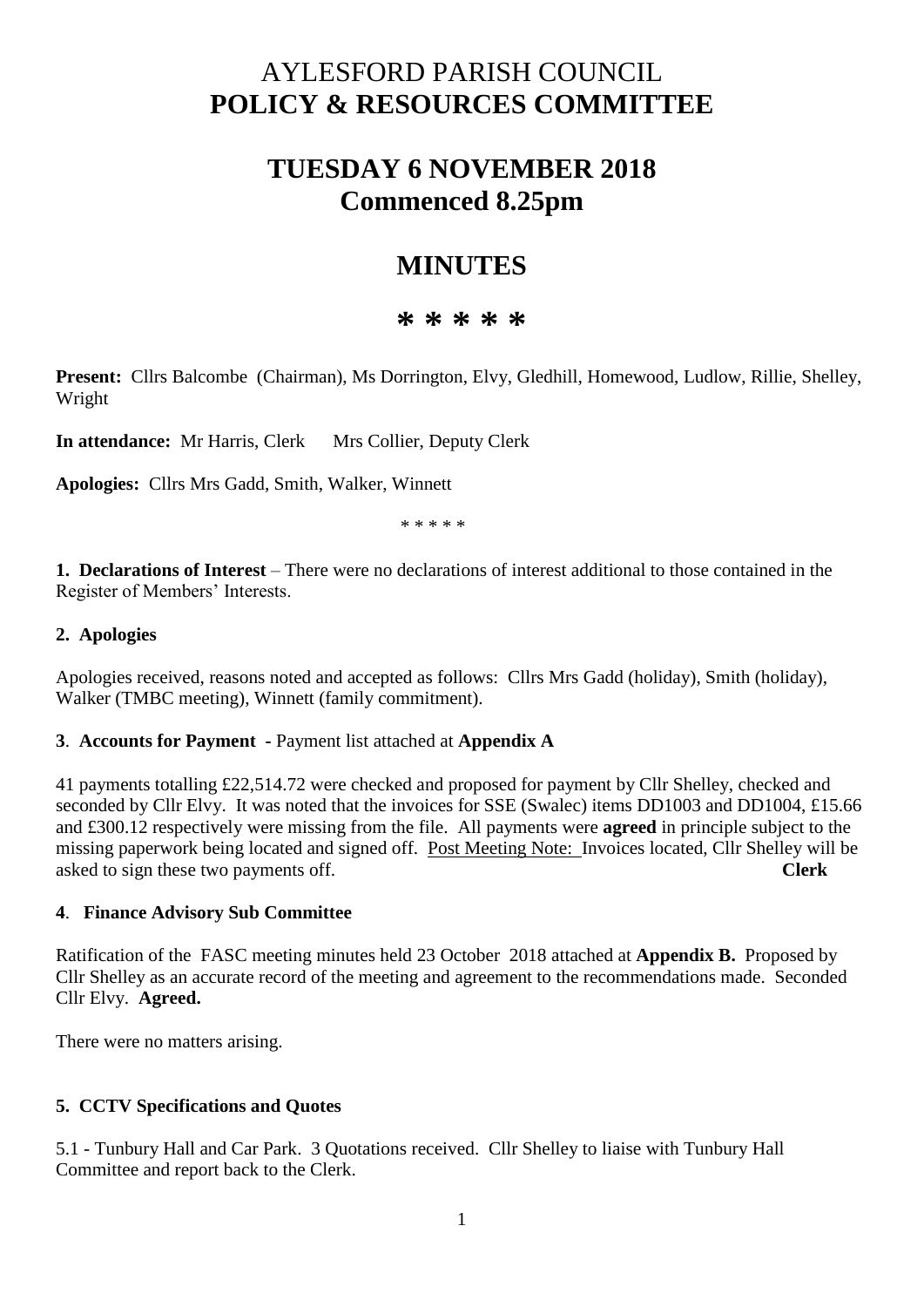5.2 - Parish Office and Car Park . The Clerk reported that 3 quotations had been received to replace the existing CCTV system in the Parish Office. Quotations are for the replacement of the existing system and also for existing plus 3 additional cameras, 2 of which would be for the car park. It was felt that the camera for the car park would be useful but it was agreed to defer a final decision on the replacement CCTV and on the number of cameras until after the meeting with AVCC and the Football Club on the car park – see 7. below.

#### **6. Scout Hut Lease and Grant/Loan Application**

Draft lease has been received from the Council's solicitors. According to Land Registry there is a query on a strip of land which appears to remain in the ownership of the Yoakley Trust having not been transferred to the Parish Council at the same time as all the other land on the north side of the Forstal Road. Clerk is liaising with the Yoakley Trust, who were unaware of this, to try and negotiate transfer to the Parish Council as soon as possible so the Scouts can progress with work currently on hold. Some legal transfer fees are likely to be involved which Members **agreed** the Parish Council would meet.

#### **7. Aylesford Recreation Ground Car Park**

AVCC Committee have requested a meeting with the Parish Council to discuss parking and height barrier issues. This was **agreed** and that the Aylesford Football Club should also be invited to attend. Cllrs Balcombe, Mrs Gadd and the Clerk to represent the Parish Council. Clerk to arrange mutually convenient meeting date. Post meeting note: To be held on Thurs 22 November -2pm. **Clerk**

#### **8. Law and Order**

Cllr Ludlow reported that Cllr Andrew Kennedy has arranged a public meeting with Matthew Scott, the Kent Police and Crime Commissioner – Friday 24 November – 10am – Red Bull PH, Eccles. Anyone with issues to raise is invited. It was noted this meeting was arranged personally by Cllr Kennedy with no Parish Council involvement.

- **9. Rugby Club/Netball League** No report to this meeting.
- **10. Flood Defences -** No report to this meeting.

### **11. Council Vacancies**

3 Aylesford South 1 Blue Bell Hill

### **12. KALC Meetings**

Cllr Shelley's report from meeting held on 4 October 2018 attached at **Appendix C.** The Chairman thanked Cllr Shelley for attending and for his report.

Annual Meeting – 17 November 2018. Cllr Shelley unable to attend. Papers available in the Parish Office if any other Member is able to attend.

### **13. TMBC/ Parish Partnership Panel Meeting**

Next meeting 15 November 2018. Cllr Shelley to attend.